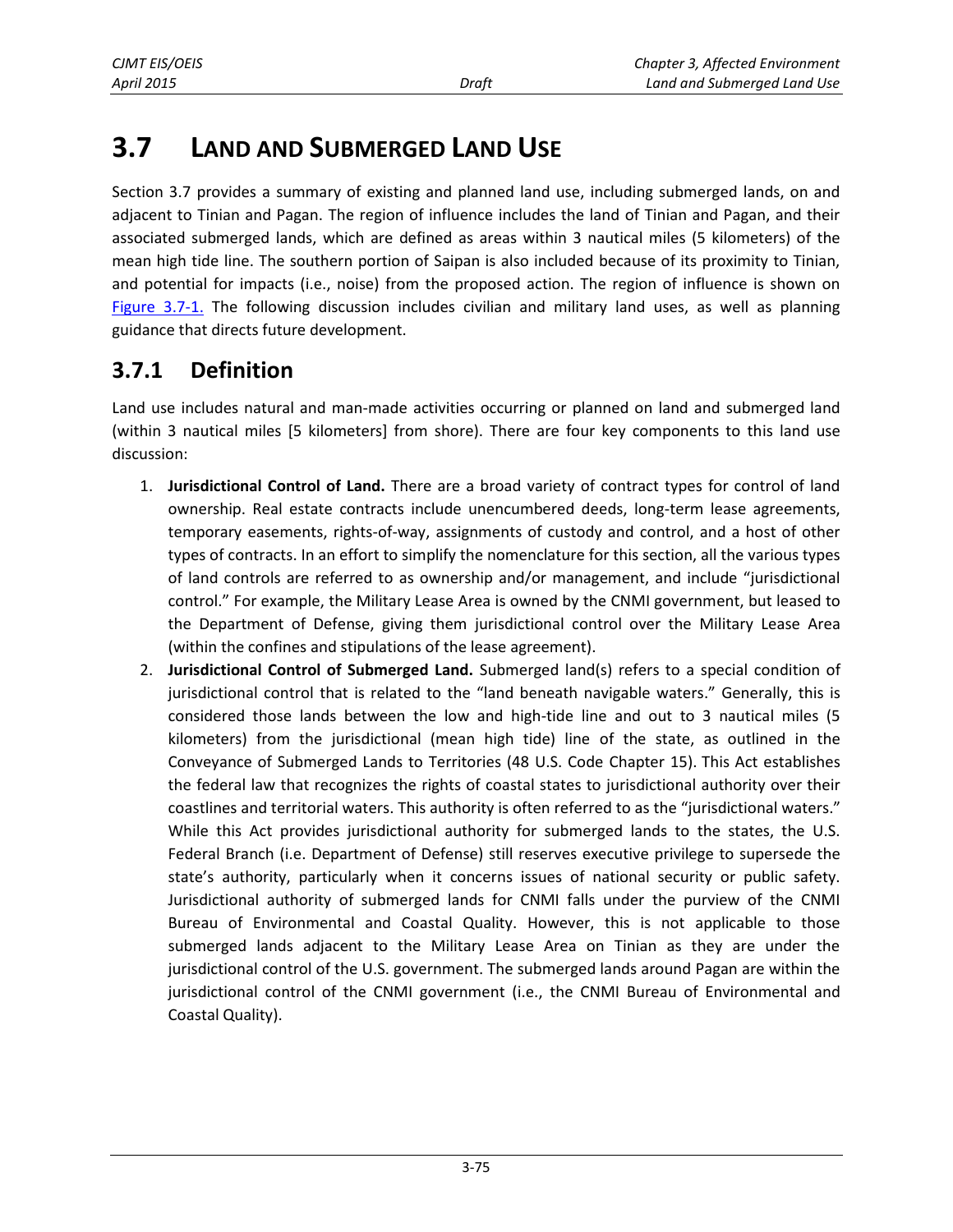<span id="page-1-0"></span>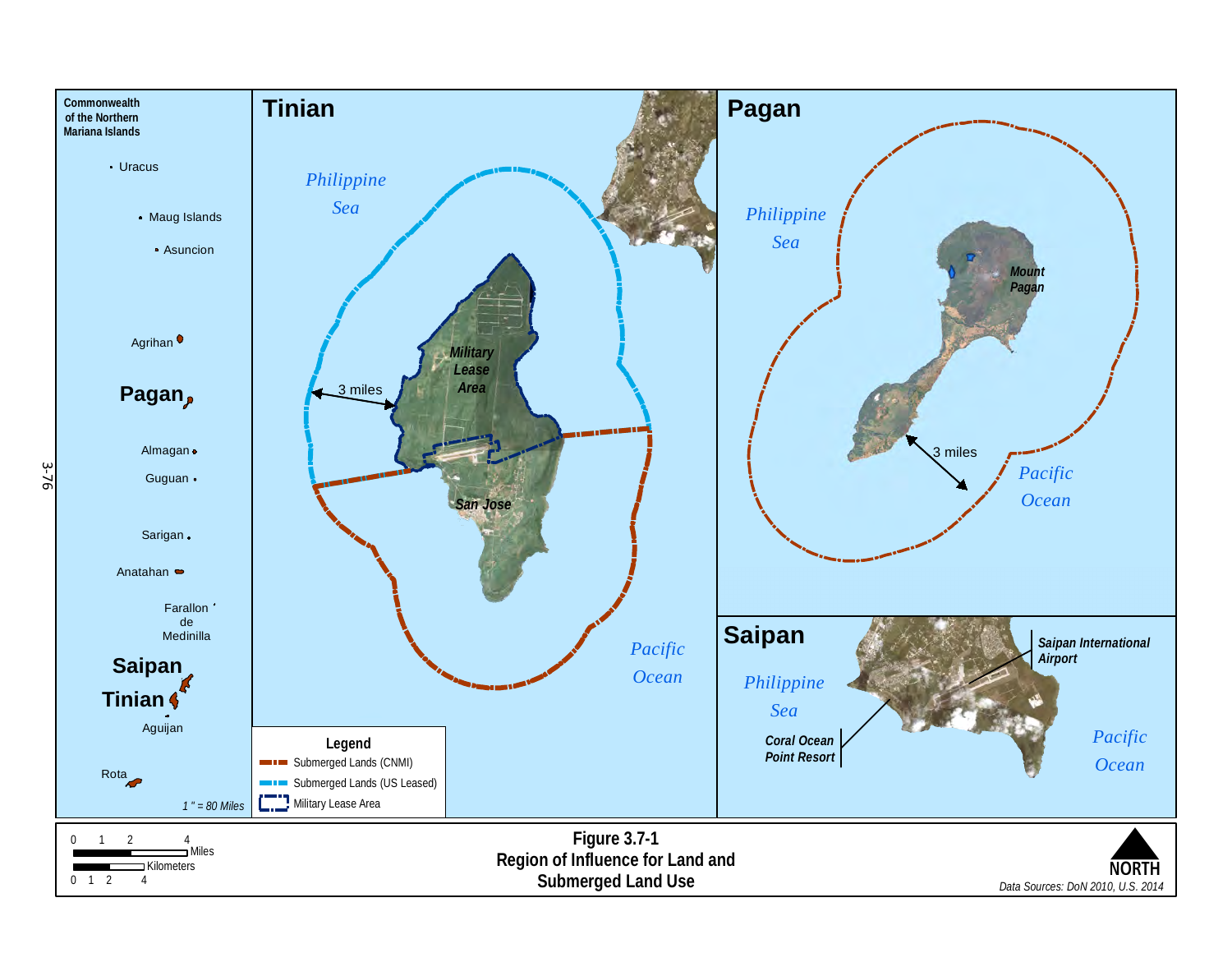| CJMT EIS/OEIS |       | Chapter 3, Affected Environment |
|---------------|-------|---------------------------------|
| April 2015    | Draft | Land and Submerged Land Use     |

- 3. **Current and Planned Uses of Land.** Existing and planned land uses are typically documented in community or government land use plans, which are intended to represent the community's vision for land use development. The plans acknowledge that there are competing land uses and that these land uses are not necessarily compatible. Areas or zones are designated for a specific land use to provide adequate physical distance between incompatible land uses. There are also lands that are regulated or reserved for a specific use, such as cultural resource preservation or natural resource protection. These land use areas are often identified on government land use plans and maps. The CNMI Department of Public Lands is the primary land use planning agency for Tinian and Pagan as there are no local government island-specific zoning boards. Saipan has a Zoning Board at the local government level.
- 4. **Current and Planned Uses of Submerged Land.** Submerged lands in the CNMI are regulated by the CNMI Bureau of Environmental and Coastal Quality. This agency is responsible for meeting the requirements the Coastal Zone Management Act. The coastal zone includes all non-federal lands and submerged lands out to a distance of 3 nautical miles (5 kilometers) of the mean high tide line. The CNMI Coastal Resources Management Program defines the area subject to its provisions as the entire land area comprising the 14-island archipelago and the adjoining waters contiguous to each island seaward the extent of 3 geographic miles (5 kilometers), with the exception of the island of Farallon de Medinilla, which is used by the U.S. Department of Defense as a target area (National Oceanic and Atmospheric Administration 1980). For the purposes of the Coastal Zone Management Act, long-term leases are considered to be federal lands. The U.S. has jurisdiction of the submerged lands off of U.S.-leased land areas, including Tinian Military Lease Area. The Coastal Resources Management Program also identifies Areas of Particular Concern, which require that any work done within these areas would require a valid coastal permit (CNMI Coastal Resources Management Office 2014).

## **3.7.2 Regulatory Framework**

The regulations governing land use and submerged land use are briefly summarized below. A complete listing of applicable regulations is provided in Appendix E, *Applicable Federal and Local Regulations.*

## **3.7.2.1 Federal Regulations**

- Coastal Zone Management Act
- Territorial Submerged Lands Act as amended (Senate Bill 256 and Presidential Proclamation)

### **3.7.2.2 CNMI Regulations**

- **CNMI Constitution – Article XI: Public Lands.** Article XI of the CNMI Constitution states that public lands collectively belong to the people of the CNMI who are of Northern Marianas decent. A person of Northern Marianas descent is someone who is a citizen or national of the U.S. and who is at least one-quarter Northern Marianas Chamorro or Northern Marianas Carolinian, or a combination thereof. The CNMI Department of Public Lands is the official government agency responsible for the administration and disposition of public lands. These public lands are available for commercial lease.
- **Public Law 16-50 Homestead Law**. See [Section 3.7.3.3,](#page-5-0) *The CNMI Homestead Program.*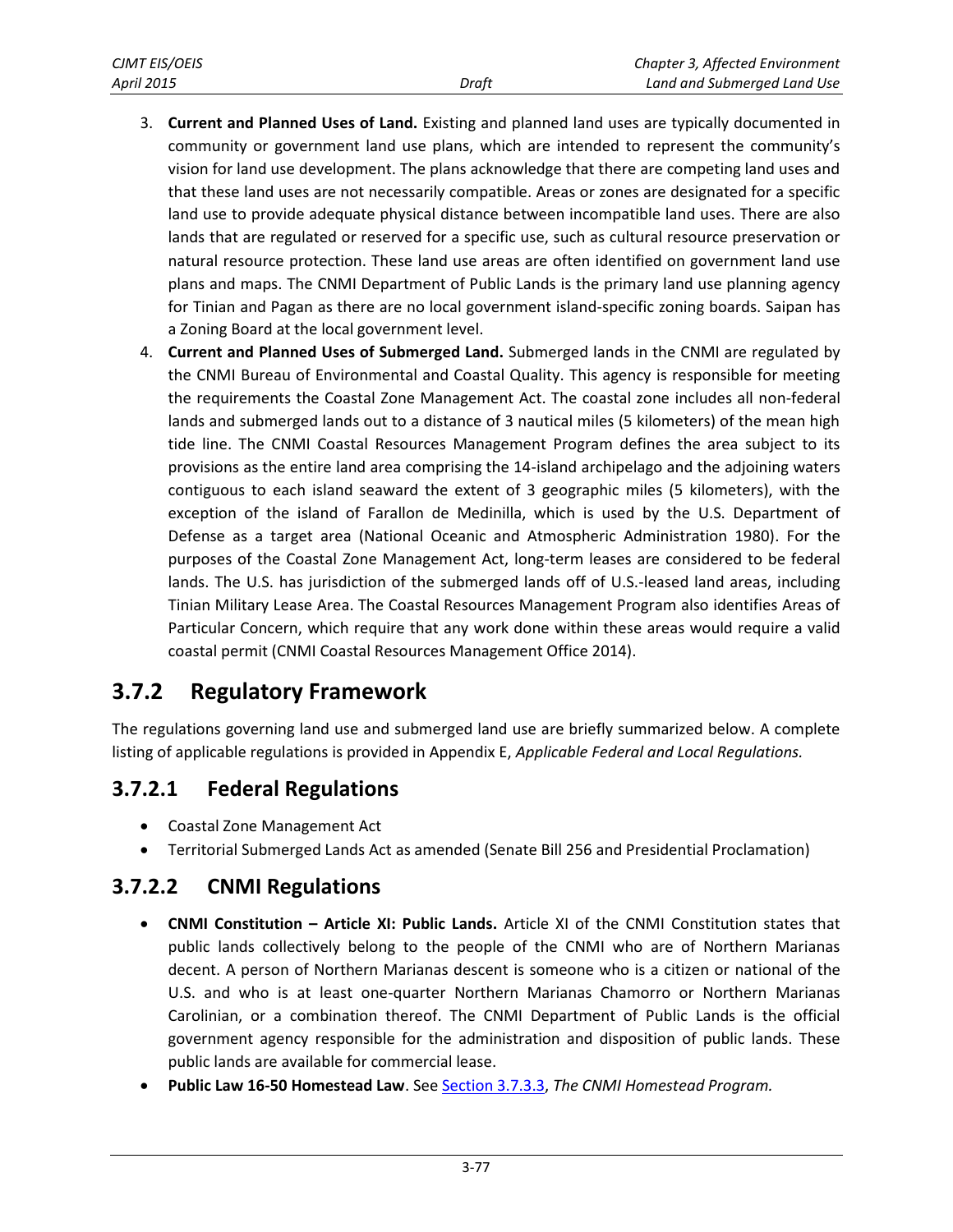### <span id="page-3-0"></span>**3.7.2.3 U.S.-CNMI Covenant and Lease Agreements**

As summarized in Section 1.4, *The Mariana Islands*, the CNMI was integrated into the U.S. as a result of *The Covenant to Establish a Commonwealth of the Northern Mariana Islands in Political Union with the United States of America*, (The 1976 Covenant) which was signed by U.S. and CNMI representatives on February 15, 1975. Certain land areas on Tinian were "made available to the U.S. by lease to enable it to carry out its defense responsibilities" (Northern Mariana Islands 1975a; see Section 1.4.2, *Commonwealth of the Northern Mariana Islands Military Lease Area*).

The 1976 Covenant directed that a separate *Technical Agreement Regarding Use of Land to Be Leased by the United States in the Northern Mariana Islands* (Technical Agreement) (Northern Mariana Islands 1975b; see Section 1.4.2, *Commonwealth of the Northern Mariana Islands Military Lease Area*) be drafted to describe terms of lease back property and joint use of certain areas. The Technical Agreement was simultaneously executed with the 1976 Covenant. The Technical Agreement provided for the lease back of U.S. Military leased property to the CNMI government to provide agricultural permits to residents of Tinian and other joint use arrangements, between the U.S. Military and the CNMI government which are summarized in Appendix K, *Summary of Historical Land Use Agreements between the U.S. and the CNMI*. The original 17,799 acres (7,203 hectares) leased by the U.S. to the current lease area of approximately 15,148 acres (6,130 hectares).

Below are selected provisions within the Technical Agreement as they pertain to leases on Tinian:

- The lease back, though expired, is being administered on a month-to-month tenancy and is subject to cancellation with 1 year's notice or sooner in the event of urgent military requirement or national emergency.
- All uses of land in the Military Lease Area must be compatible with planned military activities.
- No construction of permanent facilities on lease back areas.
- Federal Aviation Administration airfield requirements and related safety zones apply to any facilities or activities in the Military Lease Area.
- All shoreline areas in and around the northern two-thirds of Tinian will remain open to fishermen at all possible times, except for those areas that must be closed to comply with safety, security, or hazardous risk requirements under the proposed action.
- Marianas citizens will have the same access to beach and recreation areas in the Military Lease Area of Tinian as military personnel (and their dependents) have for recreation.
- Closure for military maneuvers will be kept to a minimum, consistent with military requirements for safety and security.

Since the establishment of the Technical Agreement, numerous lease agreements have been executed that have reduced the acreage of the original agreement. Some of the amendments are described below as they pertain to Tinian (see Appendix K, *Summary of Historical Land Use Agreements between the U.S. and the CNMI)*.

 **1983 Lease Agreement made pursuant to the Covenant to Establish a CNMI in Political Union with the U.S.** The lease for the lands specified in the 1976 Covenant and Technical Agreement was issued on January 6, 1983 for an initial term of 50 years with an option for the U.S. to renew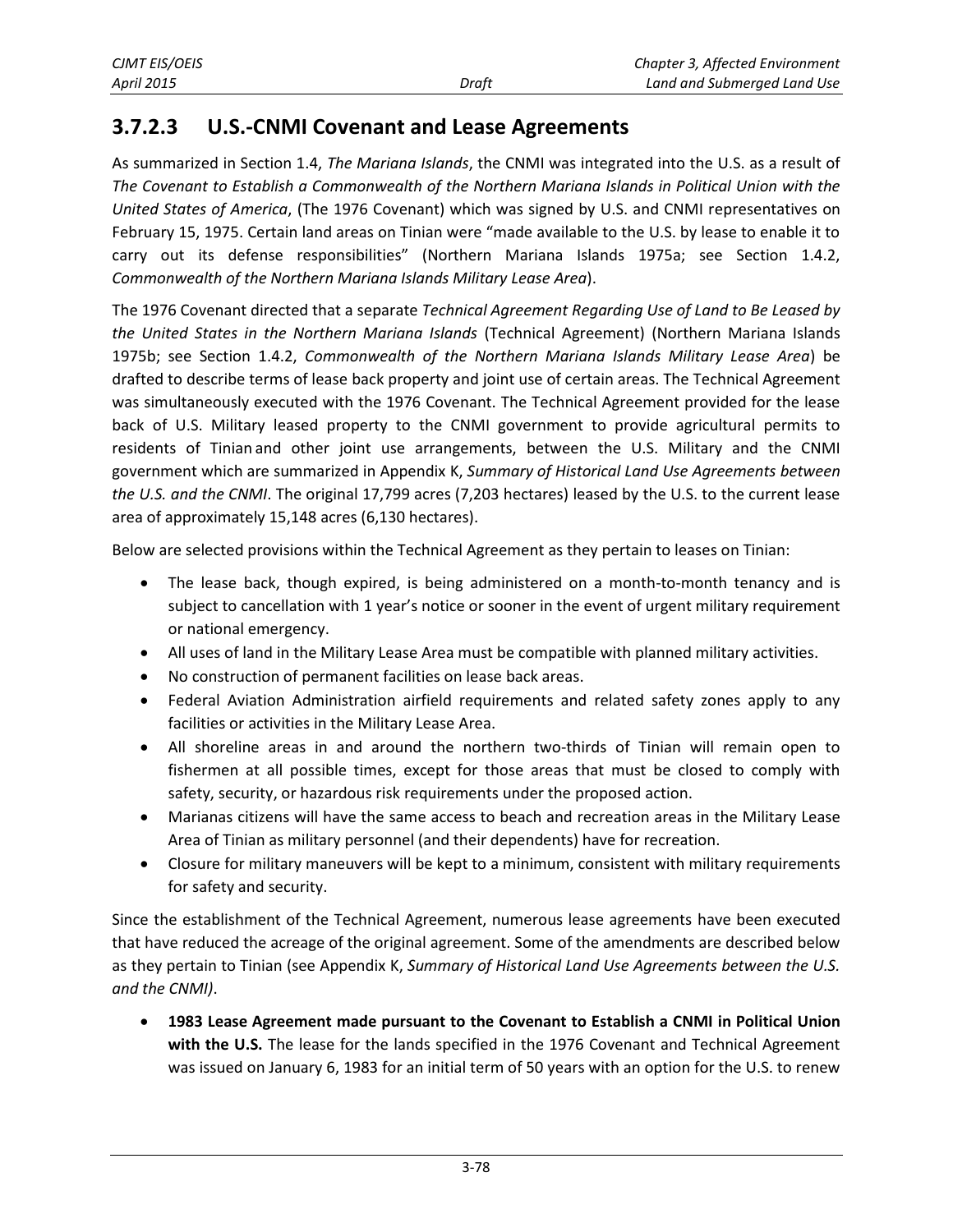for a succeeding additional 50-year term. Terms of the lease mandated that any non-military uses within the leased areas must be approved by the DoN (DoN 2008).

- **1988 Leaseback Agreement between the CNMI and U.S.** The U.S. leases back to the CNMI 709 acres (287 hectares) on Tinian, including West Field.
- **1994 Leaseback and Disposal Agreement between the CNMI and U.S.** In 1994, the U.S. inventoried lands leased from the CNMI to determine land no longer needed for defense purposes and thus deemed surplus. The U.S. leased land deemed surplus included 1,245 acres (504 acres) on Tinian, south of West Field, and also designated the "Exclusive Military Use Area."
- **1996 Partial Termination Agreement between the CNMI and U.S.** The U.S. released claims to 39 acres (16 hectares) at Tanapag Harbor on Saipan.
- **1999 Partial Release of Leasehold Interest between the CNMI and U.S.** The U.S. released leasehold interest in areas in the southern portions of Tinian and West Field. The U.S. identified West Field as a civilian aviation airfield and authorized the use of the 996 acres (403 hectares) of the Military Lease Area as the Tinian Military Retention Land for Wildlife Conservation for the Tinian Monarch (*Monarcha takatsukasae*). This area was designated per mitigation agreement number 1-2-98-F-07 between the Federal Aviation Administration and the U.S. Fish and Wildlife Service, dated January 4, 1999. The U.S. released leasehold interests of 10 acres (4 hectares) at Masalok Beach for CNMI to establish as a "Youth Site." The U.S. also released interest in public rights of way within the Lease Back Area.

## **3.7.3 Methodology**

A site visit to Tinian, document searches and reviews of publicly available information, and interviews at various agencies were conducted to obtain current and accurate land and submerged land use information. Meetings with CNMI agencies included the Department of Public Lands, Bureau of Environmental and Coastal Quality, Division of Fish and Wildlife (within the Department of Lands and Natural Resources), Mariana Visitors Authority, among others. The land use plans discussed in this section are those that are officially adopted by the CNMI government and those that are in-progress. The planned or proposed projects that have permits or are funded and moving towards being developed are discussed in this section. For a discussion of reasonably foreseeable land uses and projects, see Chapter 5, *Cumulative Impacts*.

## **3.7.3.1 The CNMI Coastal Resources Management Plan**

The Bureau of Environmental and Coastal Quality is responsible for the implementation of the Coastal Resources Management permit process. While the permit process is not applicable to federally leased or owned submerged lands, the Coastal Zone Management Act consistency determination is, and must address potential impacts to these CNMI Areas of Particular Concern. The Bureau of Environmental and Coastal Quality has identified geographic areas with special management requirements: CNMI Areas of Particular Concern. There are five CNMI Areas of Particular Concern delineated:

- 1. **Shoreline:** The area between the mean high water mark and 150 feet (46 meters) inland.
- 2. **Lagoon and Reef:** The area extending seaward from the mean high water mark to the outer slope of the reef.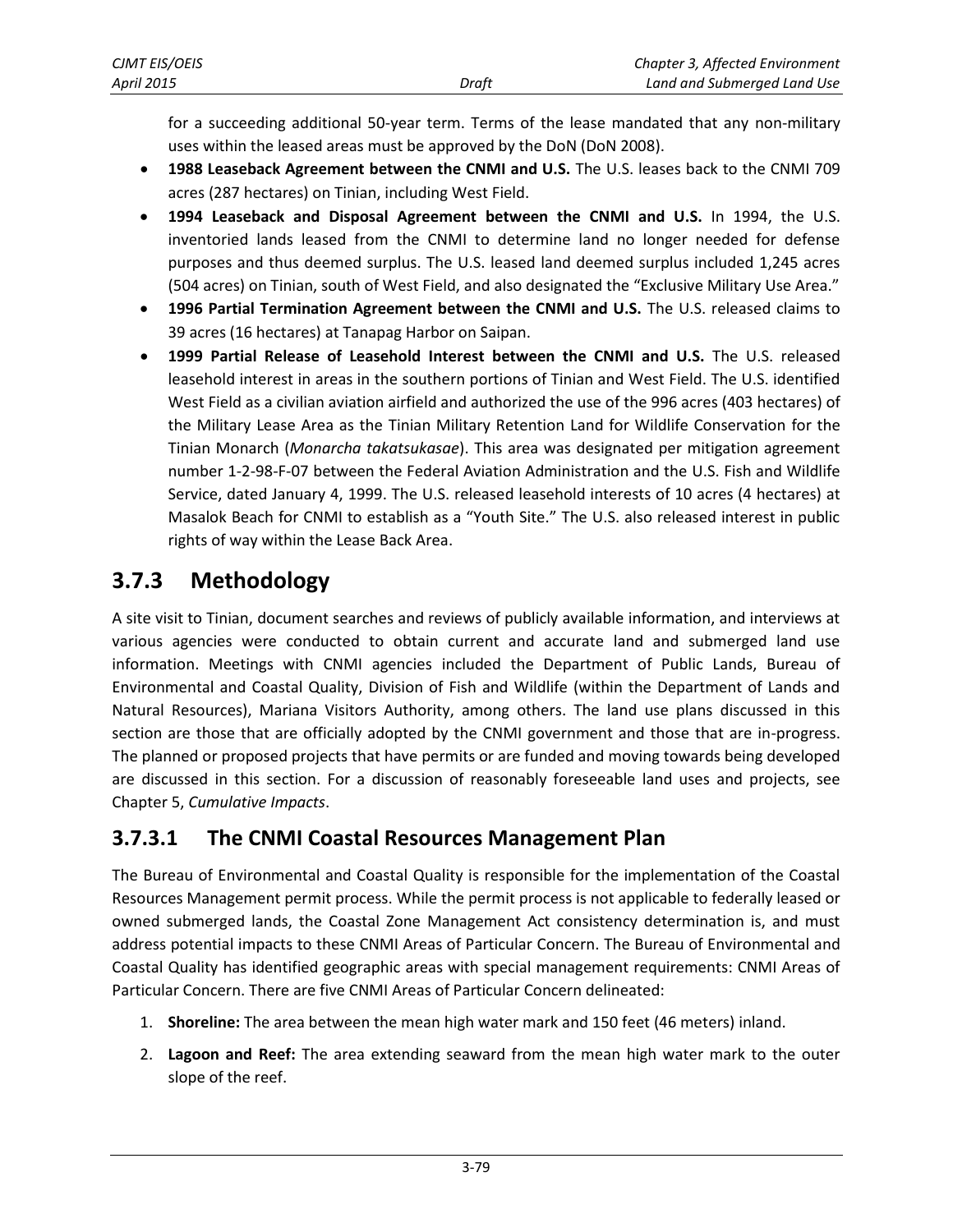- 3. **Wetlands and Mangrove:** Areas that are covered either permanently or periodically with water and where species of wetland or mangrove vegetation can be found.
- 4. **Port and Industrial:** Includes land and water areas surrounding the ports of Saipan and Tinian.
- 5. **Coastal Hazards:** Those areas identified as coastal flood hazard zones (V and VE) on the Federal Emergency Management Agency Flood Insurance Rate Maps.

Any project wholly or partially within a CNMI Area of Particular Concern requires a Coastal Resources Management permit.

## **3.7.3.2 The CNMI Land Use Plans**

The most recent official land use plan for all of the CNMI is the CNMI Public Land Use Plan (Marianas Public Land Corporation 1989). This plan superseded the Physical Development Master Plan for the Commonwealth of the Northern Mariana Islands (CNMI Office of Transition Studies and Planning 1978), hereafter referred to as the CNMI Physical Development Master Plan. The CNMI Public Land Use Plan outlines goals, objectives, and polices for the CNMI through a planning period of 1989 to 2015. The plan encompasses public land of the CNMI, with the focus on Saipan's projected growth.

More recent planning efforts for Tinian and Pagan are in progress (CNMI Department of Public Lands 2013a). The preliminary land use plans are included because they provide the best available current information on land use planning objectives.

The Commonwealth Zoning Board is charged with zoning for Saipan. Zoning and land use information for Saipan is provided in the 2013 Saipan Zoning Law and associated 2013 Saipan Zoning Map (Commonwealth Zoning Board 2013). There are no zoning laws or maps for Tinian and Pagan.

## <span id="page-5-0"></span>**3.7.3.3 The CNMI Homestead Program**

The CNMI Department of Public Lands is mandated to designate public land, including land on Tinian and Pagan, for potential homesteads. In an effort to fulfill this mandate, the CNMI Department of Public Lands designates available and suitable land on their land use planning maps for potential village and agricultural homesteading. A person is not eligible for more than one agricultural and one village homestead. A freehold interest in the homestead is granted once the person meets specified criteria and cannot be transferred for 10 years after receipt (Fifteenth (15th) Northern Marianas Commonwealth Legislature 2007).

In 2010, the CNMI enacted Public Law 16-50, a homesteading law to establish the Northern Islands Village and Agricultural Homesteading program for current or former residents of the Northern Islands or any qualified person interested in residing on the Northern Islands. The law, however, requires extensive municipal planning and infrastructure development prior to homesteading deeds being issued and, to date; the CNMI has not deeded any land on Pagan (DoN 2014a). Additional discussion on CNMI homesteading programs are discussed in Section 3.15, *Socioeconomics and Environmental Justice*, and Appendix Q, *Socioeconomic Impact Assessment Study*.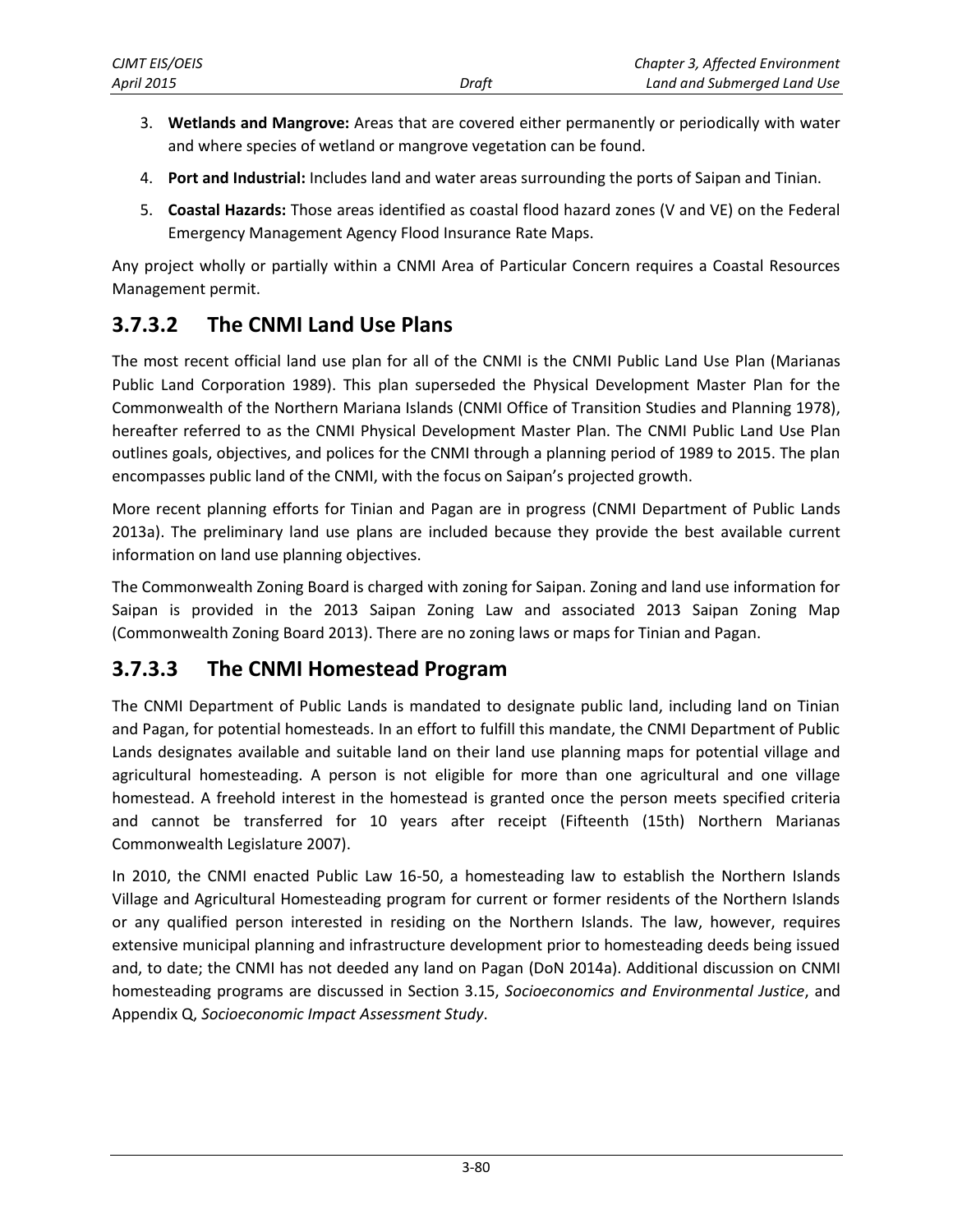## **3.7.4 Tinian**

## **3.7.4.1 Jurisdictional Control and Management**

#### **3.7.4.1.1 Land Area and CNMI Real Estate Designations**

Tinian land area is approximately 25,148 acres (10,177 hectares) in size with approximately 68 miles (109 kilometers) of roads administered by the CNMI's Department of Public Works. A total of 10% (approximately 2,422 acres [980 hectares]) of Tinian's land is privately owned, and the remaining 90% (or 22,726 acres [9,197 hectares]) are public lands (DoN 2010). [Figure 3.7-2](#page-7-0) illustrates the percentages of both private and public Tinian land ownership, including the five public land sub-classifications, which are shown on [Figure 3.7-3.](#page-8-0)

Public land is further classified as one of five sub-classifications described below:

- 1. **Grant of Public Domain:** Public lands given in fee simple (i.e., absolute title to land), with no use specified.
- **2. Designated Public Lands:** Public lands actively managed for a particular use, such as a forest or park.
- *3.* **Leased:** Public lands that require government approval (i.e., permits). If the proposed lease encompasses greater than 12.4 acres (5 hectares) it must be approved by the CNMI legislature. Areas less than 12.4 acres (5 hectares) require the CNMI Department of Public Lands approval. Permits tend to be for commercial operations, such as hotels, golf courses, and cattle grazing.
- 4. **Technical Agreement Leased:** Public lands that are leased to the military and collectively referred to as the Military Lease Area (15,148 acres [6,130 hectares]). This area encompasses the northern portion of Tinian. International Broadcasting Bureau occupies 840 acres (340 hectares) of land in the Military Lease Area [\(Figure 3.7-3\)](#page-8-0). The Military Lease Area is largely undeveloped.
- 5. **Undesignated:** Undeveloped Tinian public lands without a specified use are classified as undesignated public lands.

The U.S. presently leases 15,148 acres (6,130 hectares) on Tinian (approximately the northern twothirds of Tinian) from the CNMI. The U.S. Leaseback Agreement with the CNMI for the 7,779 acres (3,148 hectares) located in the middle third of Tinian is referred to as the Lease Back Area. The U.S. Leaseback Agreement expired in 2014, and ranchers have maintained cattle grazing in the Lease Back Area on a month-to-month basis. However, the CNMI and the Department of Defense are executing a renewal of the lease until the summer of 2016 (Zotomayor 2015).

The majority of these leased lands are used for training purposes. While training may occur all year long, it typically occurs only a few times per year for limited durations. When areas are not closed for training, the land is accessible to the public. Tinian jurisdictional control of land is shown in [Figure 3.7-2](#page-7-0) and [Figure 3.7-3.](#page-8-0) As shown, all private land and non-Technical Agreement leased lands are located south of the Military Lease Area. Fee interest ownership is the primary means of private land ownership (DoN 2010). Leases or easements are used for land transfer and/or management purposes.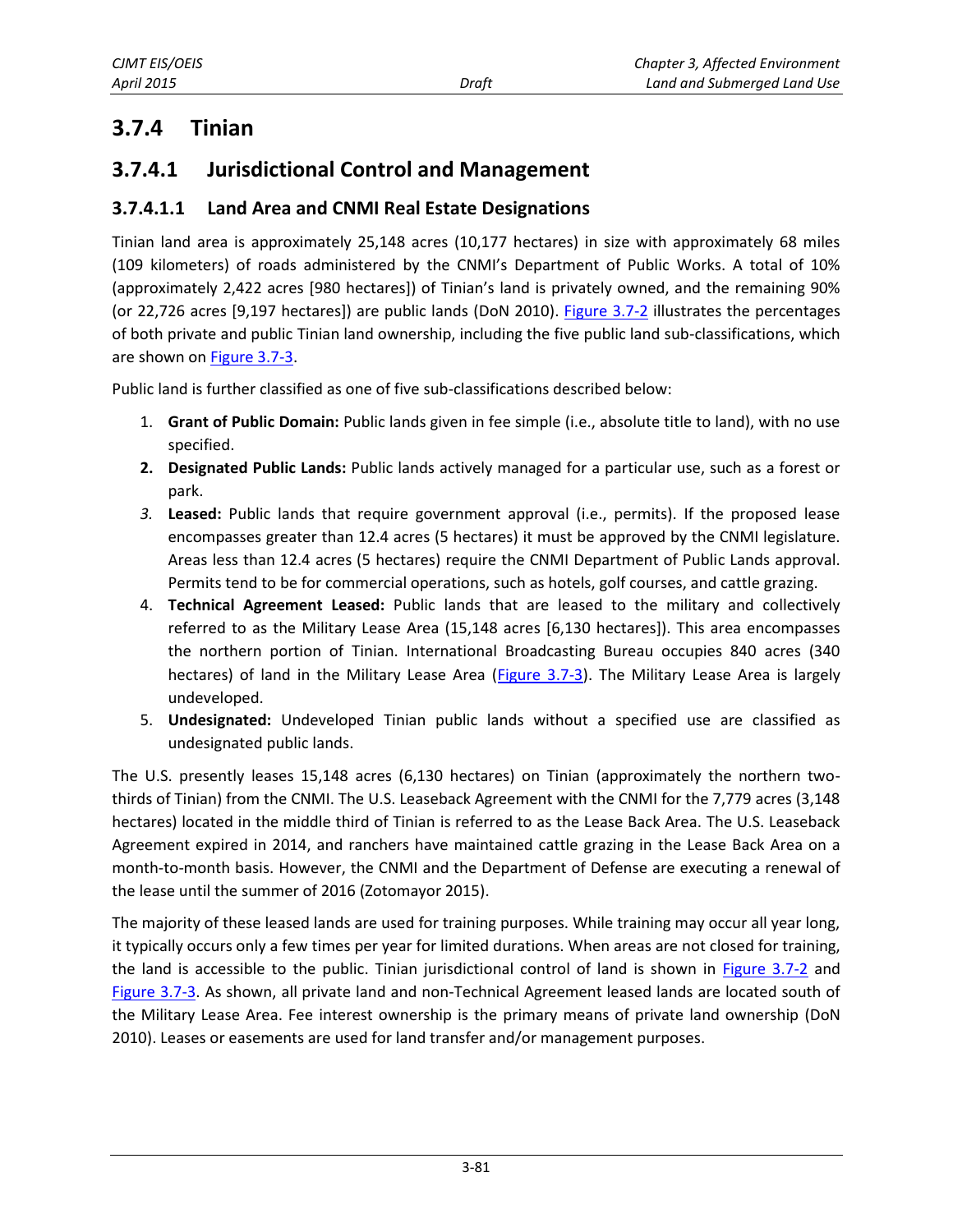

<span id="page-7-0"></span>**Figure 3.7-2 Tinian Land Jurisdictional Control** 

#### **3.7.4.1.2 Homestead Developments on Tinian**

There are at least two areas with fully implemented homestead programs on Tinian, Marpo Heights and the Carolinas Plateau. In 2014, the CNMI governor announced that a contract was awarded to a construction company to start site development work for the West San Jose Homestead. The West San Jose Homestead does not currently contain any homes but will be subdivided into 189 residential lots. Basic infrastructure such as roads and utility rights-of-way, have been developed. Other homestead village areas have been noted on the Department of Public Lands' Tinian land classification map (CNMI Department of Public Lands 2013b), some funding has been provided and the design and clearing of roads and rights-of-way has begun. For further discussion on these and other homestead village sites please see Chapter 5, *Cumulative Impacts*. For information and discussion on the CNMI homestead program and current status, please see Appendix Q, *Socioeconomic Impact Assessment Study*.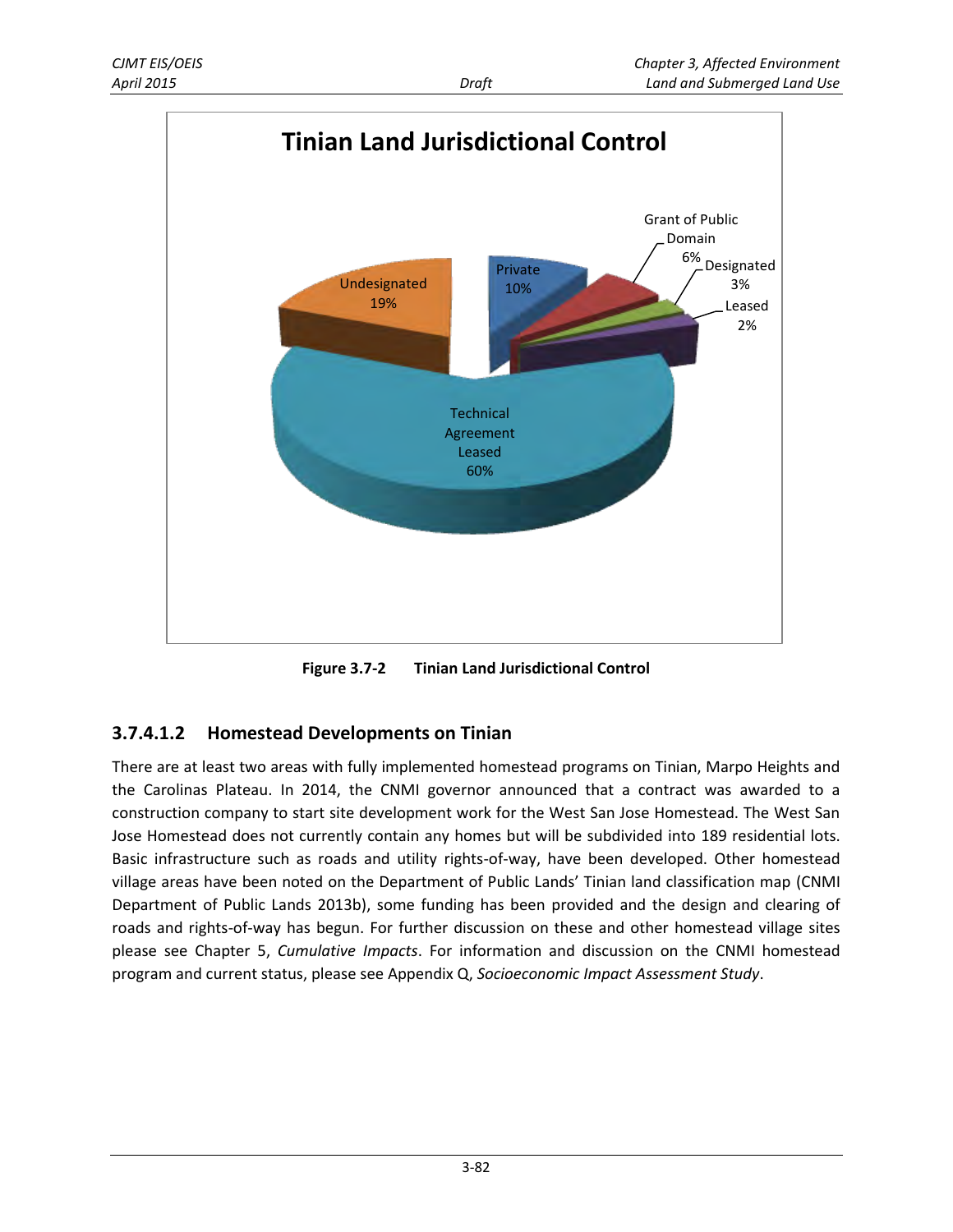<span id="page-8-0"></span>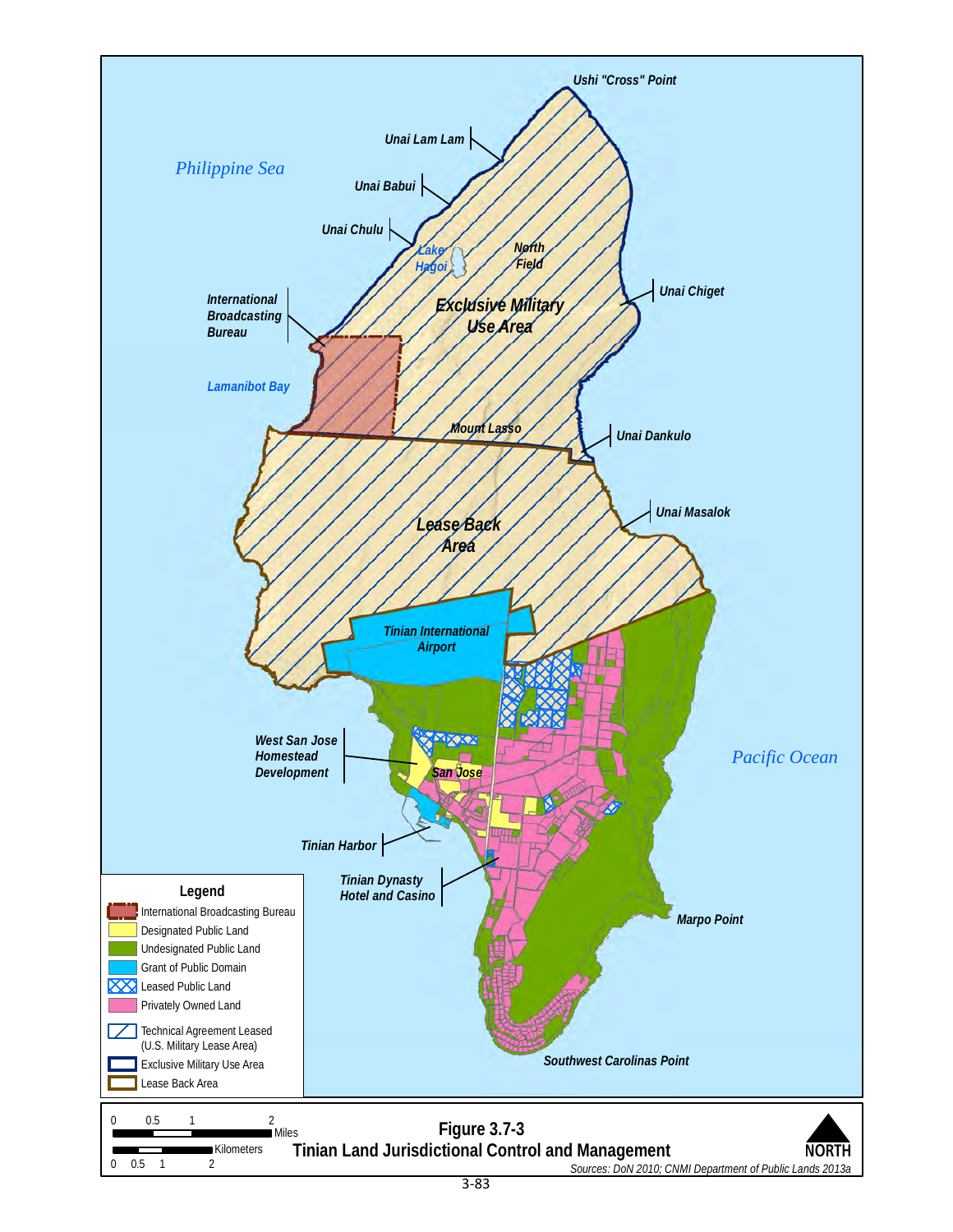#### **3.7.4.1.3 CNMI Areas of Particular Concern Designations on and around Tinian**

As shown on [Figure 3.7-4,](#page-10-0) all five CNMI Areas of Particular Concern are found on Tinian: Shoreline, Lagoon and Reef, Wetlands and Mangroves, Port and Industrial, and Coastal Hazards (National Oceanic and Atmospheric Administration 1980; CNMI Coastal Resources Management Office 2014). Designated "Shoreline", "Lagoon and Reef" and "Coastal Hazard" CNMI Areas of Particular Concern surround the entire island. For more discussion on "Lagoon and Reef" areas see Section 3.10, *Marine Biology*. There are four "Wetland and Mangrove" CNMI Areas of Particular Concern on Tinian: Lake Hagoi, Bateha, Mahalang, and Makpo. For more discussion on "Wetland and Mangrove" areas see Section 3.3, *Water Resources* and Section 3.9, *Terrestrial Biology*. Tinian's port and harbor is designated as a "Port and Industrial" CNMI Area of Particular Concern.

#### **3.7.4.1.4 Submerged Land Control around Tinian**

The Territorial Submerged Lands Act (Public Law 113-34, 27 Stat. 518) was amended to provide for the transfer of certain submerged lands around the CNMI to the CNMI government to assure parity with other insular areas. Prior to the transfer, the U.S. government had control (fee simple ownership) over submerged lands on the CNMI. The U.S. retained control over submerged lands extending to 3 nautical miles (5 kilometers) from the coast of Tinian where the U.S. government has land leases. The U.S. government has rights in, and powers over, the waters and submerged lands extending seaward of the mean high tide line (see [Figure 3.7-1\)](#page-1-0). Per the 1980 CNMI Coastal Management EIS, "The commonwealth has excluded from its coastal management area all lands which are under the sole jurisdiction of or are held in trust by the federal government, its officers, or agents;" however, these submerged lands must comply with the federal Coastal Zone Management Act (National Oceanic and Atmospheric Administration 1980). To ensure the protection of military training in the area, a January 2014 Presidential Proclamation did not include the transfer of submerged lands adjacent to the leased lands of Tinian to the government of the CNMI (Obama 2014). Therefore, the U.S. retains control over submerged lands extending to 3 nautical miles (5 kilometers) from the coast of Tinian where the U.S. government has land leases.

[Figure 3.7-5](#page-11-0) shows the CNMI Department of Public Lands classifications of land use. This section covers the specific land uses, including lands outside of the Military Lease Area in the region of influence. Historical developments and land use are described in Section 4.11, *Cultural Resources*.

#### **3.7.4.1.5 Exclusive Military Use Area**

The Exclusive Military Use Area is used for military training. The area covers approximately the northern third of Tinian and comprises 7,574 acres (3,065 hectares) of land (DoN 2008). It is mostly forested, providing a realistic combat environment for maneuvers and amphibious training (DoN 2010). In the Exclusive Military Use Area some simulated munitions and live-fire small arms are employed.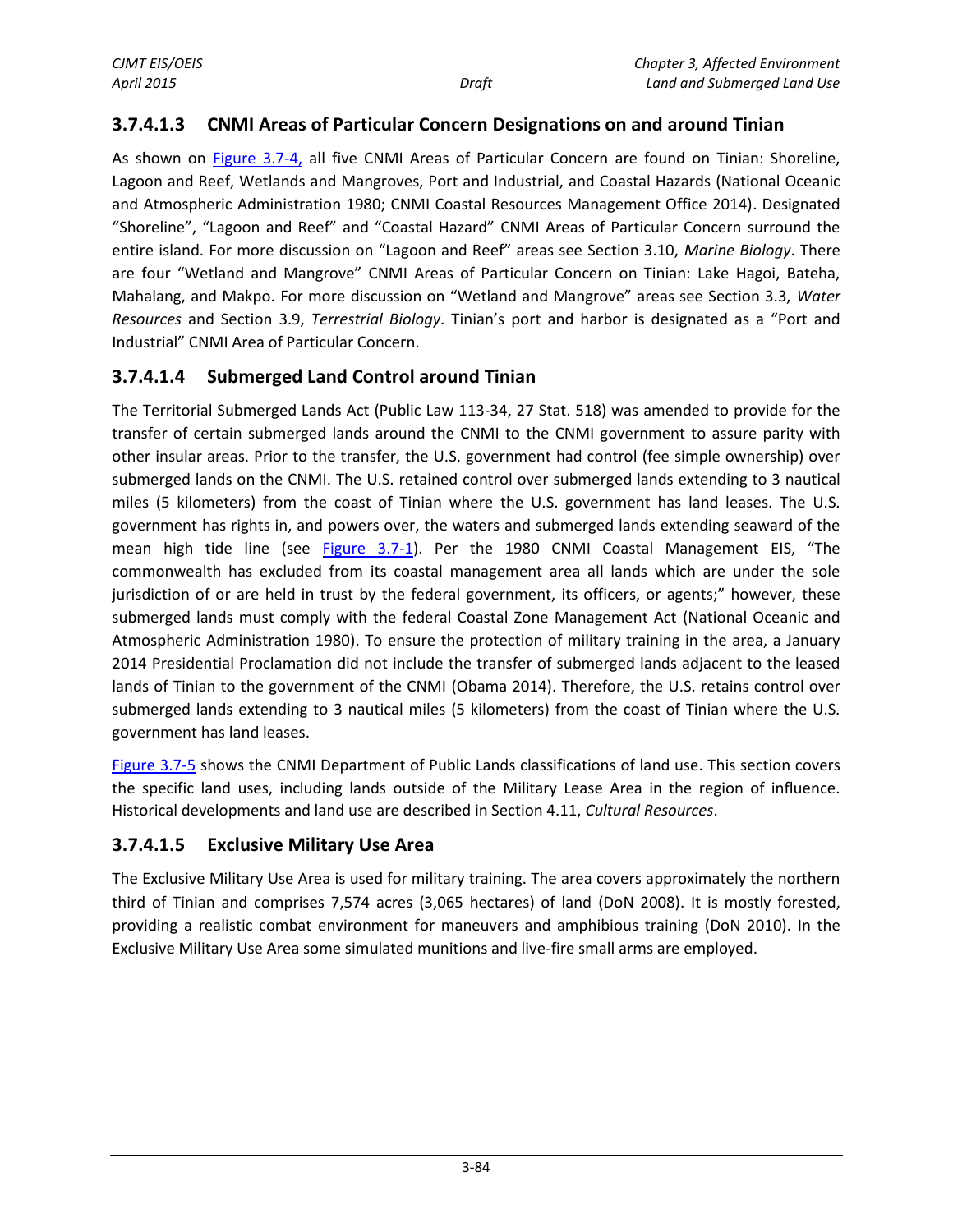<span id="page-10-0"></span>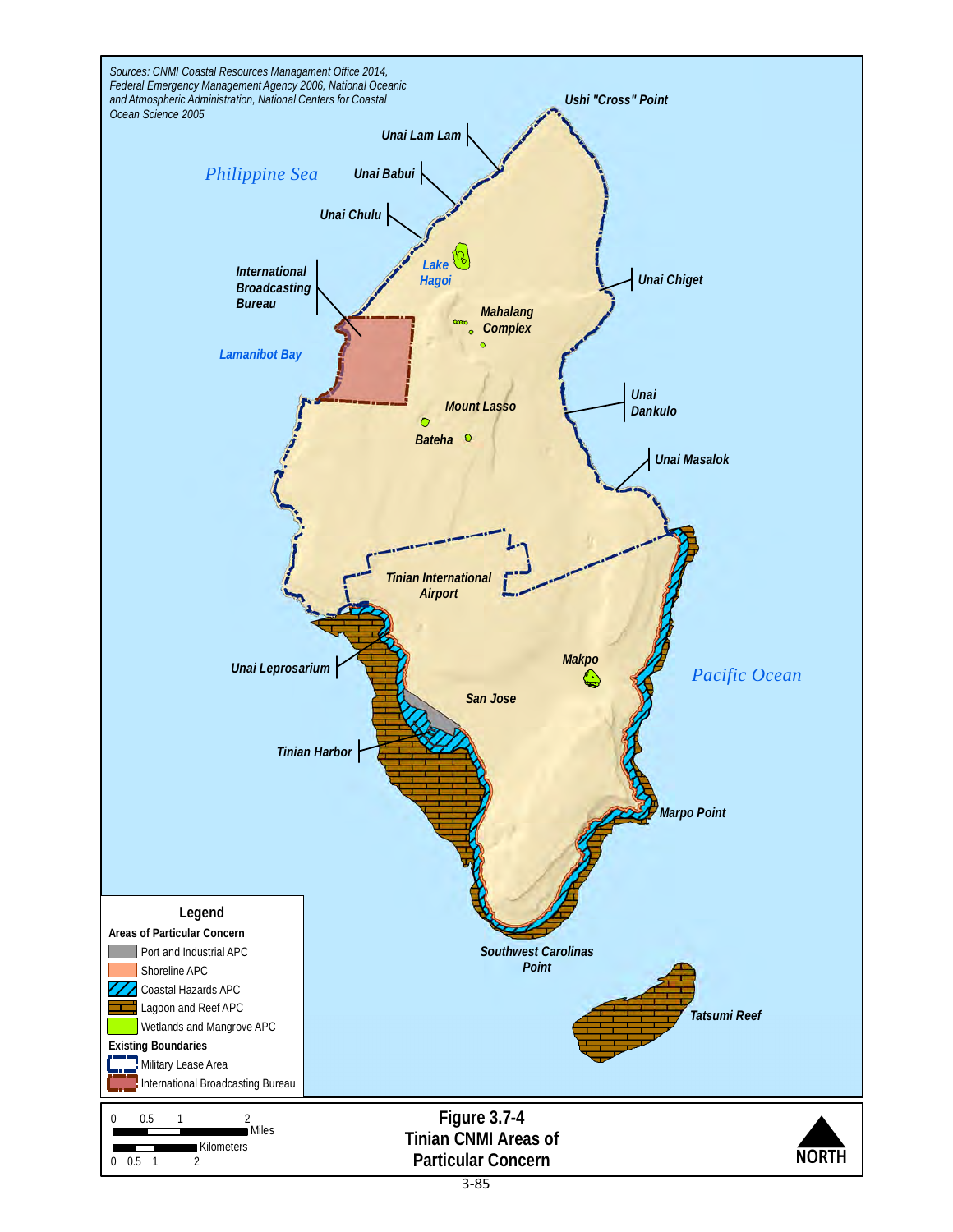<span id="page-11-0"></span>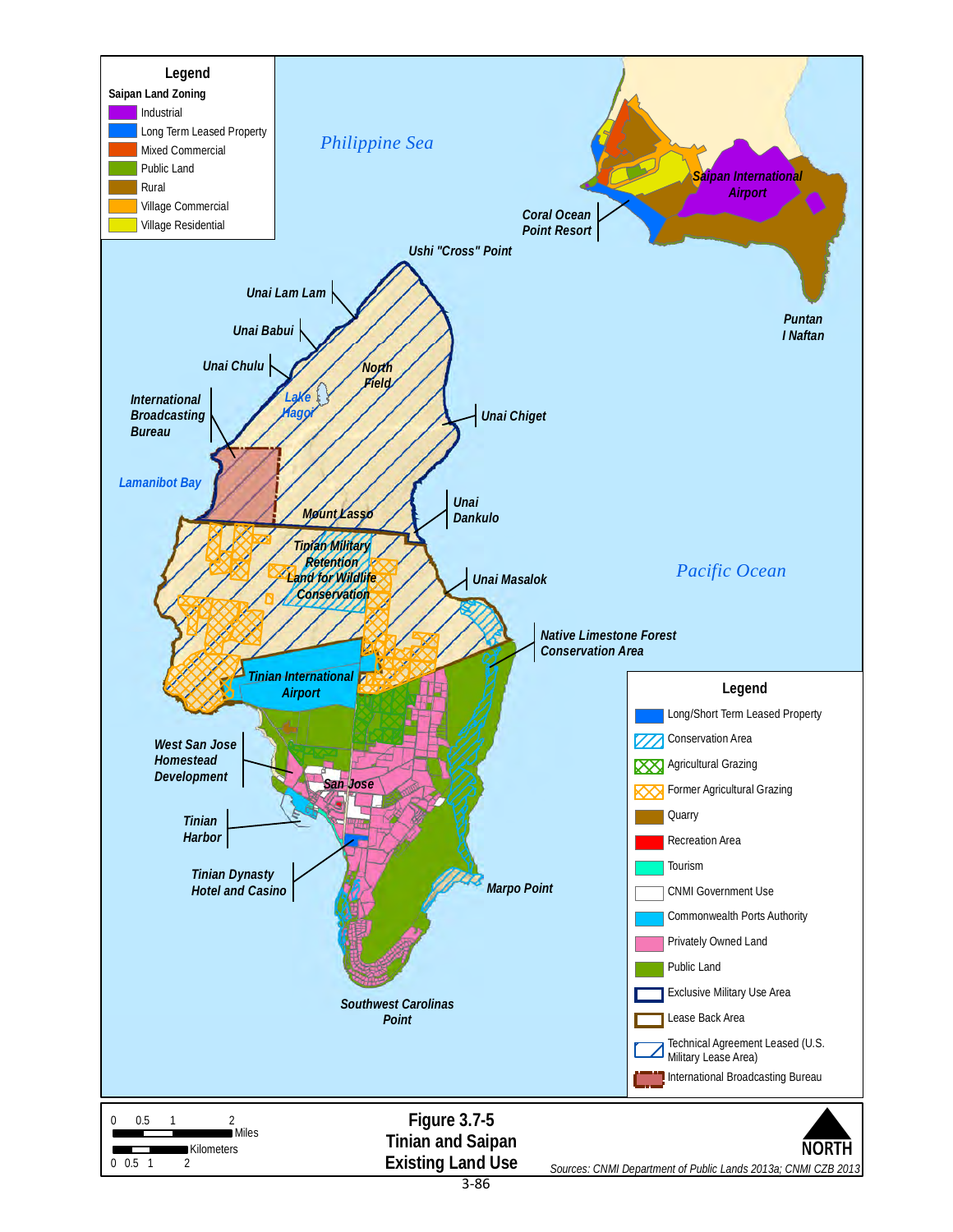## <span id="page-12-0"></span>**3.7.4.2 Existing Land Use**

[Figure 3.7-6](#page-13-0) depicts the military uses on Tinian. The U.S. military uses the Exclusive Military Use Area for military training events that include Military Operations in Urban Terrain training, command and control, logistics, bivouac, vehicle land navigation, convoy training, and other ground element field activities. A key feature of the Exclusive Military Use Area is North Field, an unimproved expeditionary World War II-era airfield. North Field supports vertical and short-field landings, force-on-force airfield defense and offensive training, expeditionary airfield command and control, air traffic control, logistics, armament, fuels, rapid runway repair, and other airfield-related requirements.

Pyrotechnics and fires are allowed during training exercises on North Field (Commander, U.S. Naval Forces Marianas 2004). There have also been clandestine reconnaissance and hostage rescue exercises at the former Japanese Air Command Post at North Field where controlled live-fire was used.

Non-combatant evacuation operations occur at Unai Dankulo, Unai Chulu, Tinian Harbor, and North Field (DoN 2010). Hydrographic surveys are conducted from small boats around Tinian.

The Tinian Mortar Range (also called Chiget Mortar Range) on the east side of the island, between North Field and the eastern coast contains unexploded ordnance (60 millimeter and 40 millimeter) and is restricted to all but trained unexploded ordnance personnel. The area is fenced and warning signs prohibiting entrance are posted. See Section 3.16, *Hazardous Materials and Waste*, for more discussion on unexploded ordnance.

At Lake Hagoi, Unai Lam Lam, Unai Chulu, and Unai Dankulo (Long Beach), current training is restricted to designated areas because of cultural or natural resources.

No parks or recreation areas are designated in the Exclusive Military Use Area. However, there is public access to beaches, and there are 13 points of interest that are on the self-guided Tinian Historic Interpretive Trail (see Section 3.8, *Recreational Resources*). No agricultural uses are allowed within the Exclusive Military Use Area; however, historically there have been reports of animals grazing (Commander, U.S. Naval Forces Marianas 2004).

#### **3.7.4.2.1 International Broadcasting Bureau**

The International Broadcasting Bureau facility is located within the Exclusive Military Use Area on the northwestern side of Tinian (see [Figure 3.7-2\)](#page-7-0). It is distinct and fenced off from the remainder of the Exclusive Military Use Area and no training takes place within its boundaries. The International Broadcasting Bureau facility, which occupies approximately 800 acres (324 hectares), was developed in 1998 and includes access roads, an antenna field, and an operations facility. It is considered semiimproved, as it requires minimal landscaping and maintenance. About 25 employees work there, none of whom reside onsite (DoN 2013). Perimeter fencing and a security gate restrict public access to the International Broadcasting Bureau property, but the public has access to the coastal areas for recreation.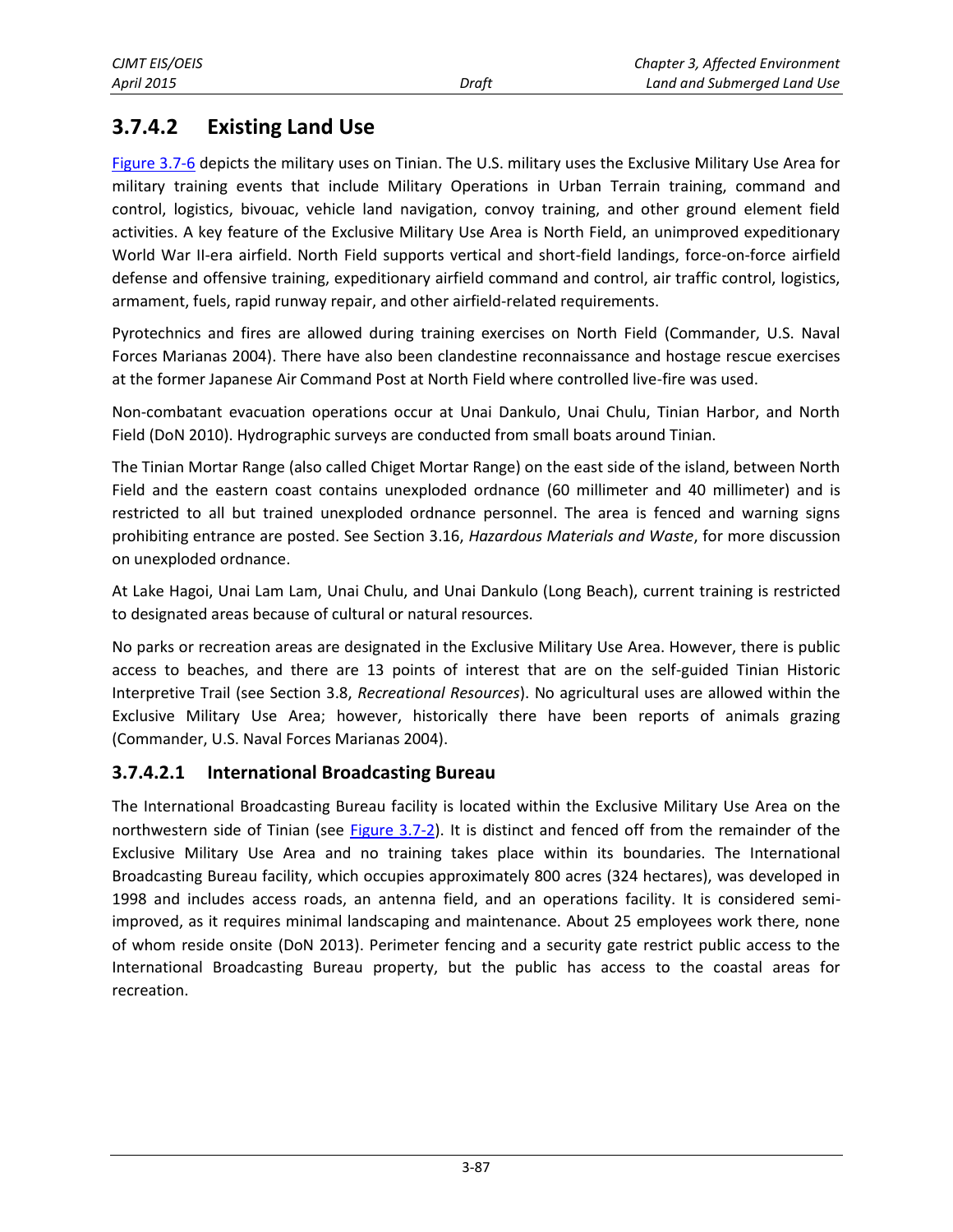<span id="page-13-0"></span>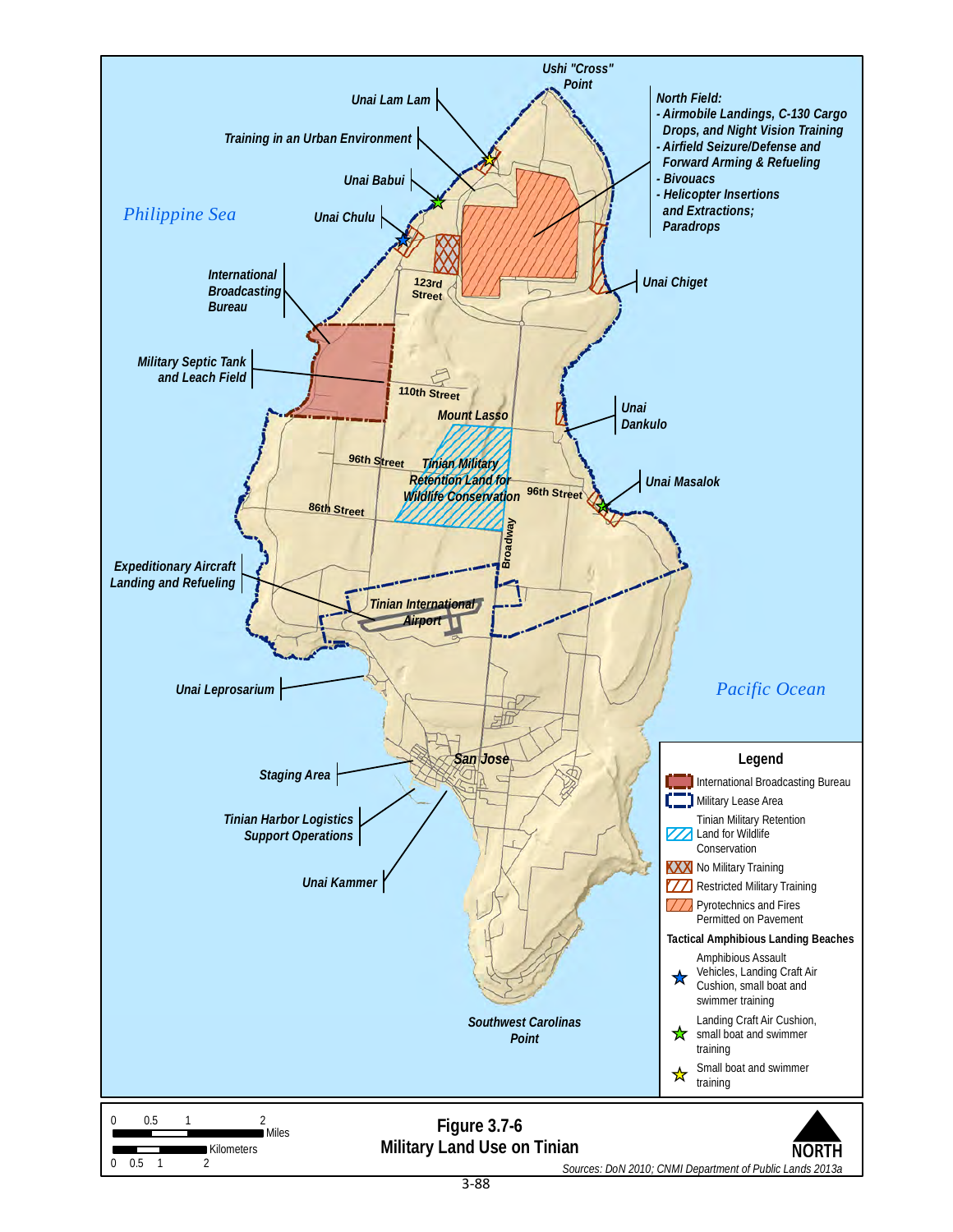#### **3.7.4.2.2 Lease Back Area**

The Lease Back Area is composed of approximately 7,779 acres (3,148 hectares) and is located on the middle third of the island. As discussed in [Section 3.7.2.3,](#page-3-0) *U.S.-CNMI Covenant and Lease Agreements*, the Tinian Leaseback Agreement has expired; however, the land is still used for cattle grazing. The Lease Back Area contains the following land uses:

- **Agricultural/Grazing in the Military Lease Area.** The total agriculture/grazing area is estimated at 2,552 acres (1,032 hectares) (see [Figure 3.7-5\)](#page-11-0). Most grazing and agricultural permits issued by the Department of Public Lands have expired.
- **Tinian Military Retention Land for Wildlife Conservation.** A 936-acre (379-hectare) conservation area is located within the Lease Back Area and is commonly referred to as the Tinian Military Retention Land for Wildlife Conservation and was designated for the Tinian monarch when it was on the federal endangered species list. See Section 3.9, *Terrestrial Biology*, for further discussion on this conservation area. The terms of the mitigation agreement allow the U.S. military to use the area for low-impact, non-habitat destructive training.
- **Points of Interest.** There are seven points of interest within the Lease Back Area that are on the Tinian self-guided tour; however, public access may be restricted during training. Refer to Section 3.8, *Recreation*, for other land and submerged land uses in the Lease Back Area.

#### **3.7.4.2.3 Land Use Outside of the Military Lease Area**

As shown on [Figure 3.7-5,](#page-11-0) land use to the south of the Military Lease Area includes transportation (Tinian International Airport), agricultural, residential, resort, public services (e.g., power plant), open space, and conservation land. Most of Tinian's population and commercial activity are in San Jose near the Port of Tinian.

The Technical Agreement (Northern Mariana Islands 1975b) between the U.S. and the CNMI governments provided for the lease back of property and joint use arrangements for the harbor and port area on Tinian; however the lease on the harbor was terminated in the 1994 amendment. Though the harbor lease was terminated in 1994, the U.S. retains the following rights:

- Handle cargo, stage equipment, and other port related activities.
- Use the harbor as ports of entry for troops, vehicles, and equipment. There is a staging area near San Jose used for logistical support associated with major training events.
- Install, operate and maintain fuel and utility lines to support above activities.

Military land uses on Tinian are shown on [Figure 3.7-6.](#page-13-0) The Tinian government previously allowed (in the 1990s) special operations teams using combat rubber craft at Unai Leprosarium and Unai Kammer to conduct nighttime training landings (U.S. Commander Pacific Fleet 1999). This type of training could occur again with permission of the local government and the National Marine Fisheries Service. Unai Kammer is near the Tinian Dynasty Hotel and residential areas. Only the beach and nearby abandoned structures at Unai Kammer were used (DoN 2013). Unai Leprosarium is near the point south of Turtle Cove, near the airport.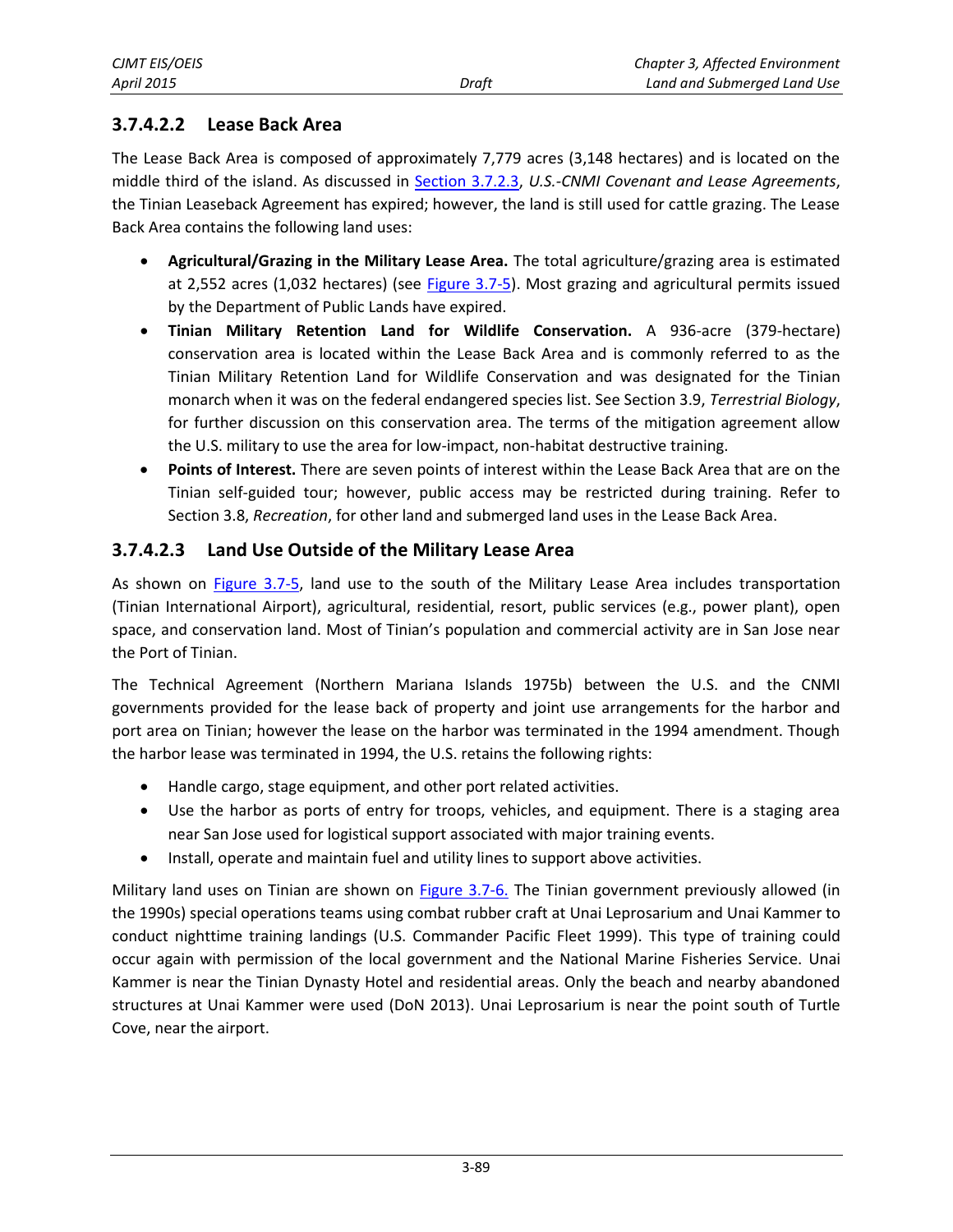## **3.7.4.3 Existing Submerged Land Use**

#### **3.7.4.3.1 Submerged Land Use Outside of the Military Lease Area**

As discussed in [Section 3.7.4.2,](#page-12-0) *Existing Land Use*, the Technical Agreement (Northern Mariana Islands 1975b) between the U.S. and the CNMI governments provided for the lease back of property and joint use arrangements for Tinian Harbor and port area, including submerged land associated with the harbor and port. Though the harbor lease was terminated in 1994, the U.S. retains the following rights, within submerged land:

- Moor vessels, handle cargo, stage equipment, and other port related activities
- Use the harbor as ports of entry for troops, vehicles, and equipment

Under the current military training program for Tinian, Amphibious Assault Vehicles have used an unutilized (by the public) boat ramp at the Tinian Marina, to land and launch Amphibious Assault Vehicles.

#### **3.7.4.3.2 Public Use of Submerged Lands around Tinian**

The public use of submerged lands and the waters above include recreation, fishing, and marine transportation. See Section 3.8, *Recreation*, Section 3.13, *Transportation*, and Section 3.15, *Socioeconomics and Environmental Justice*, for more discussion of use of the waters around Tinian.

## **3.7.4.4 Tinian Land Use Plans**

Per the CNMI Public Land Use Plan (Marianas Public Land Corporation 1989), planned land use on Tinian involves accommodating growth in the available land outside of the Military Lease Area, with the majority of development expected to be concentrated in the San Jose area. This may include new urban land uses and hotel-style development (i.e., a compact footprint for transient accommodations, such as guest rooms with a bed and a bath) instead of a resort-style (i.e., a sprawling land-intensive complex that often includes a hotel plus outdoor amenities, such as gardens, golf courses, etc.) to accommodate the expected increase in visitors as a result of tourism.

[Figure 3.7-5](#page-11-0) shows the current land use information from the Department of Public Lands Land Classification Map for fiscal year 2013 (CNMI Department of Public Lands 2013b).

## **3.7.4.5 Saipan Existing Land and Submerged Land Use**

Land use along the southern coast of Saipan may be affected by the proposed large-caliber weapons training noise that would occur on Tinian as part of the proposed action. As such, it is discussed briefly in the land use section, but is primarily addressed in Section 3.5, *Noise*. For a description of the affected environment for Saipan in regards to noise, see Section 3.5, *Noise*, and the *Commonwealth of the Northern Mariana Islands Joint Military Training Noise Study* in Appendix H, *Noise Study* (DoN 2014b).

The land use on the southern coastal area of Saipan includes a resort, golf course, beaches, residential neighborhoods, schools, commercial, and agriculture. The Commonwealth Zoning Board's zoning for the southern portion of Saipan is shown on  $Figure 3.7-5$ . The beaches and marine waters are used by tourists and residents for recreation.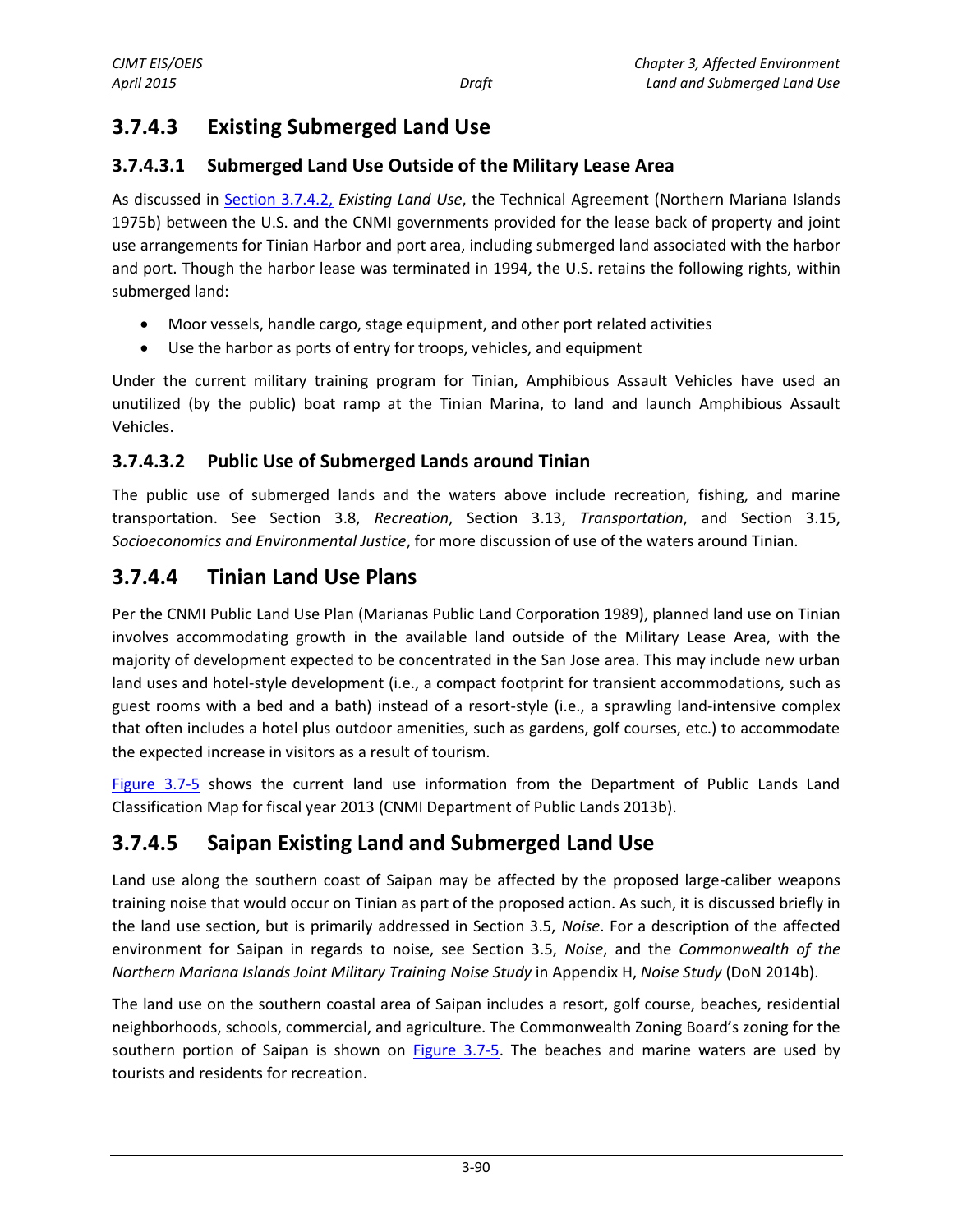## **3.7.5 Pagan**

## **3.7.5.1 Land Jurisdictional Control and Management**

#### **3.7.5.1.1 Land Area**

Although some families claim ancestral rights to the lands on Pagan, the CNMI government has title to all the land on Pagan. The establishment of homesteads in accordance with the CNMI Constitution and implementing statutes has been approved, but due to lack of funding, no deeds have been conveyed for the property. No land on Pagan is controlled by the U.S. government. The CNMI Department of Public Lands is mandated to manage the land for economic development and the benefit of the indigenous population (Coastal Resources Management Office 2008). In 1981, the residents of Pagan were evacuated due to volcanic eruptions and were relocated to Saipan; therefore, Pagan is considered uninhabited per the U.S. Census. There are people who visit Pagan and some may stay in temporary encampments. Access to Pagan is controlled by the CNMI government and permits are needed in order to visit. Resettlement of Pagan has not been approved by the CNMI government since the 1981 evacuation.

#### **3.7.5.1.2 CNMI Areas of Particular Concern Designations on and around Pagan**

Pagan includes two of CNMI's five Areas of Particular Concern [\(Figure 3.7-7\)](#page-17-0): (1) Shoreline and (2) Lagoon and Reef. The "Shoreline" and "Lagoon and Reef" CNMI Areas of Particular Concern surround Pagan and are discussed in Section 3.10, *Marine Biology*.

#### **3.7.5.1.3 Submerged Land Control around Pagan**

The U.S. Senate Bill 256 amends the Territorial Submerged Lands Act to provide for the transfer of submerged lands around the CNMI to the CNMI government to assure parity with other insular areas. Prior to this, the U.S. government had control (fee simple ownership) over submerged lands in all of the CNMI. Submerged lands extend 3 nautical miles (5 kilometers) from the coast of Pagan. Under Public Law 113-34, 27 Stat. 518, the CNMI now has rights in, and powers over, Pagan's submerged lands extending seaward of the mean high tide line.

## **3.7.5.2 Existing Land Use**

Pagan is a remote, difficult-to-reach island. There is no infrastructure or usable docking facilities. Helicopters or small planes can land on a World War II-era remnant airfield built by the Japanese; however, lava flows have damaged and shortened the airfield. Historical developments and use are described in Section 3.11, *Cultural Resources*. Pagan is mostly unmanaged, and feral ungulates (i.e., cattle, goats, and pigs) roam the island. There is no CNMI land use designation for Pagan, so it is therefore assumed to be conservation (see [Section 3.7.5.4,](#page-18-0) *Pagan Land Use Plans*). However, Pagan visitors also conduct subsistence activities such as hunting, fishing, gathering of fruits, and such while staying on the island.

In recent years, limited military training has occurred as part of the Forager Fury and Forager Fury II exercises. The training consisted of a 1-day, non-live-fire combat search and rescue training mission. A rotary-wing aircraft (MV-22 Osprey) was utilized to extract personnel from a simulated downed aircraft on Pagan.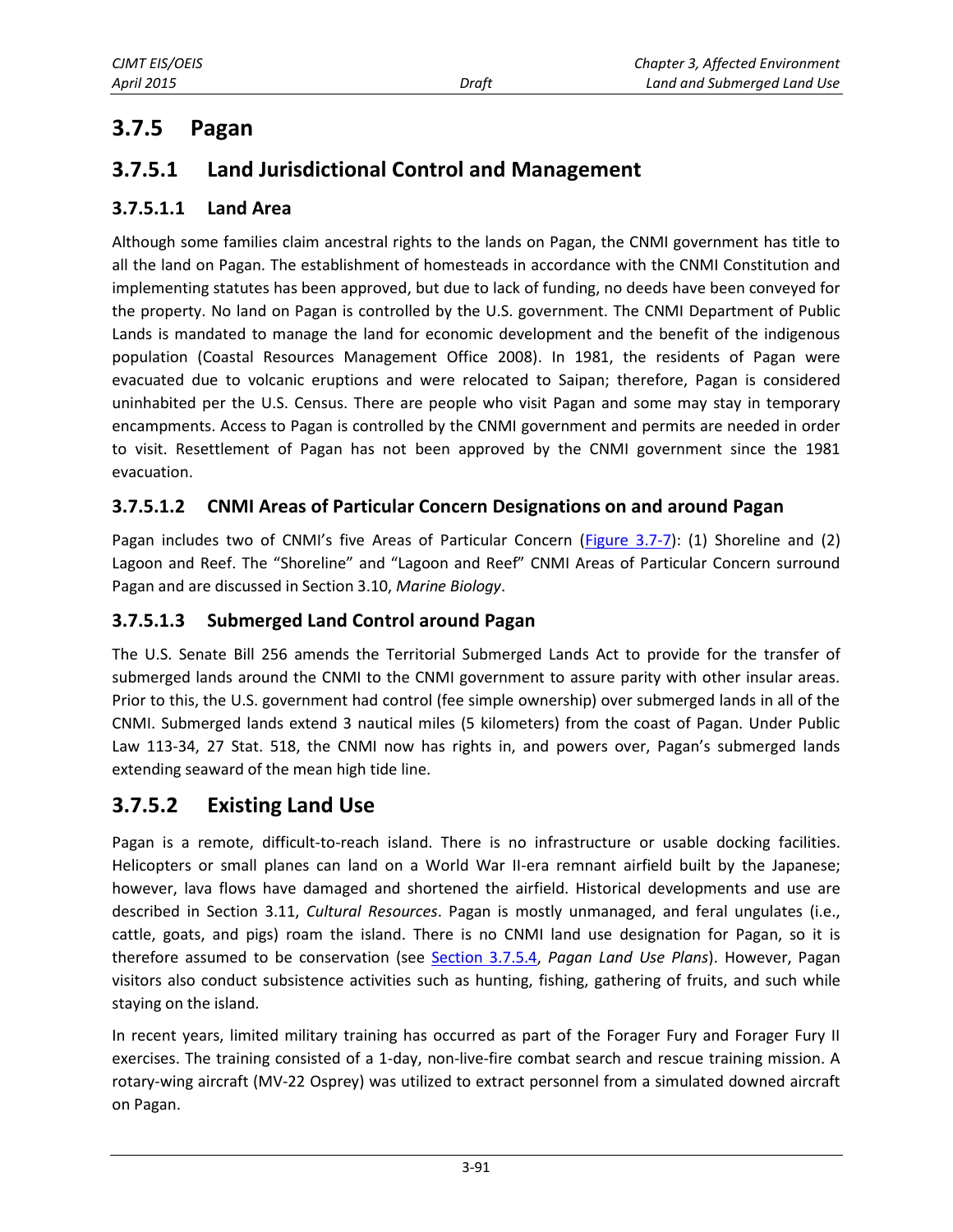<span id="page-17-0"></span>